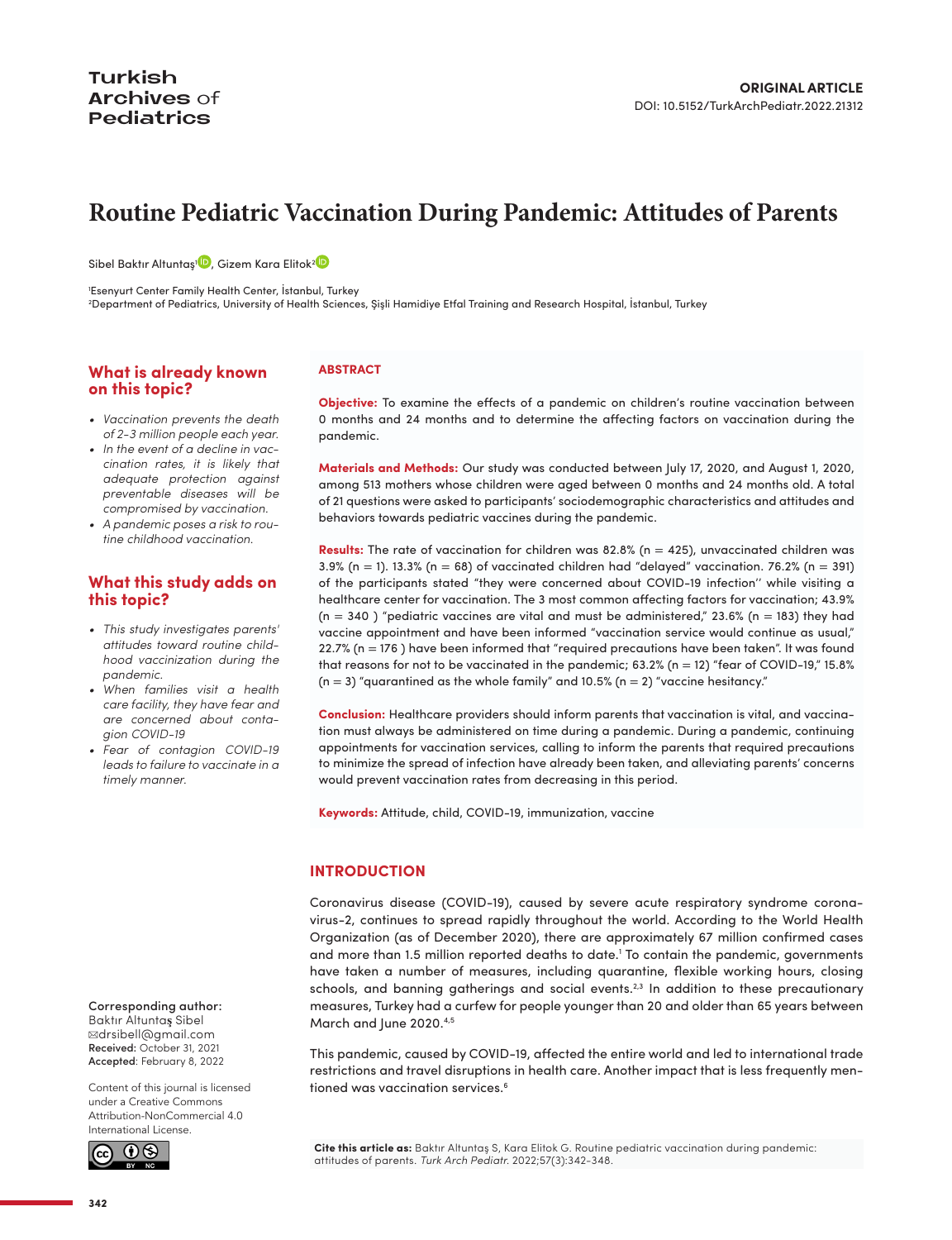Vaccination is a successful and cost-effective health practice that prevents the deaths of 2-3 million people each year. Vaccinations can prevent many life threatening diseases and associated disabilities from infancy through adulthood.<sup>[7](#page-5-6)</sup> It is well known that in Turkey, the number of childhood diseases that can be prevented by vaccination has remarkably decreased. This is mainly due to the fact that vaccination programs have been successfully implemented throughout the country.[8](#page-5-7) Under the National Vaccination Program, vaccines provide protection against 13 different infectious agents.<sup>9</sup> As shown in the 2019 data, the vaccination rate in Turkey for diphtheria, acellular pertussis, tetanus, and hepatitis B is 99%, for measles, mumps, and rubella, 97%, and for Bacillus Calmette-Guérin, 96%.<sup>[8](#page-5-7)</sup>

In primary care centers, these vaccines are administered free of charge to children.<sup>[9](#page-5-8)</sup> In Turkey, vaccines are administered by appointment. Parents who do not come to the health center for vaccine administration are either called or visited at home the same day. They will be asked the reason for not showing up for the vaccine appointment. A new appointment is made immediately for those who miss their appointment for various reasons. Parents who do not want their children vaccinated are asked to fill out a form stating why they do not want to be vaccinated[.10](#page-5-9)

In the present study, it was aim to examine the effects of the pandemic on routine vaccination to 0-24-month-old children and to determine affecting factors on vaccination during the pandemic.

## **MATERIALS AND METHODS**

#### **Design and Setting**

This study was conducted between July 17, 2020, and August 1, 2020, in Istanbul and was designed as a cross-sectional survey with a questionnaire. Ethical approval was granted by the local ethics committee (12/247) for the study. The study was conducted in accordance with the Declaration of Helsinki. Written informed consent was obtained from all participants.

#### **Study Population**

The study was to be conducted with parents who had registered with the Family Health Center between July 17 and August 1, 2020. Eight hundred twenty-four vaccination appointments for 0-24-month-old children were attended in March, April, and May. A minimum sample size of 263 was obtained using the Epi-Info program, with a 95% CI.

Five hundred seventy-four parents of children aged 0-24 months were among the applicants on these dates. After being informed about the study, 61 parents refused to participate in the study until August 1, when the study ended. At the end of the study, 513 individuals who agreed to participate in the study were interviewed by asking face-to-face survey questions.

#### **Exclusion Criteria**

- **•** 1. Individuals with vaccination appointments outside working hours.
- **•** 2. Individuals who had an appointment and had their vaccinations performed at another health facility.

#### **Data Collection**

After reviewing recent articles, a pediatrician and a family physician prepared the questionnaire for the study. The questionnaire included questions about parents' sociodemographic characteristics, status, and reasons for routine childhood vaccination, non-vaccination, and delayed vaccination, source of information about COVID-19, level of knowledge about the COVID-19 infection, routes of transmission and prevention, and fear of being infected. The survey was carried out face-to-face by researchers participating in the study. Those who fully completed the questionnaire were included in the study.

#### **Procedures**

Family health centers are centers where free vaccinations are offered in Turkey. Vaccinations are routinely given to children aged 0-2 years.

Children who come to the family health centers on the day of the appointment are vaccinated and a new appointment is made for the next vaccination. In the study, families who had their child vaccinated on the day of the appointment were designated as those who received the vaccine on time.

Families who did not show up for the scheduled vaccination appointment could be reached by telephone or a personal home visit on the same day. The reason for the no-show was learned, and if necessary, a new vaccination appointment was scheduled for a later date.<sup>[10](#page-5-9)</sup> In the study, parents who had their child vaccinated at a later time than the vaccination appointment were referred to as "delayed vaccinations."

When families who did not show up for their appointment despite being scheduled for vaccination are informed by phone or during a home visit that they do not want their child vaccinated, they are asked to come to the Family Health Center and sign the vaccination refusal report. The vaccination refusal report is sent to the relevant facilities, which forward it to the Ministry of Health[.10](#page-5-9) In the study, families who did not come to their child's appointment even though they had received a vaccination appointment, or who were not vaccinated even though they had received an appointment, were classified as those who did not have their child vaccinated.

#### **Statistical Analysis**

All statistical analyzes in the study were performed using the Statistical Package for Social Sciences version 25.0 software (IBM Corp.; Armonk, NY, USA) Descriptive data on the sociodemographic information of the participant groups are given in the form of frequency tables (N, %). To determine the effects of various factors on the variable "delayed vaccination," first univariate binary logistic regression and then multivariate binary logistic regression analysis was performed with variables with *P* < .200. 95% CI and odds ratio (OR) values were given in the regression table.  $P < .05$  was accepted as statistically significant.

## **RESULTS**

Mothers whose mean age ranged from  $29.27 \pm 5.27$  years (minmax = 19-46) participated in the study. The number of mothers with a high school diploma or higher was  $n = 166$  (41.5%), and there were  $n = 230$  (57.5%) mothers with minimum wage and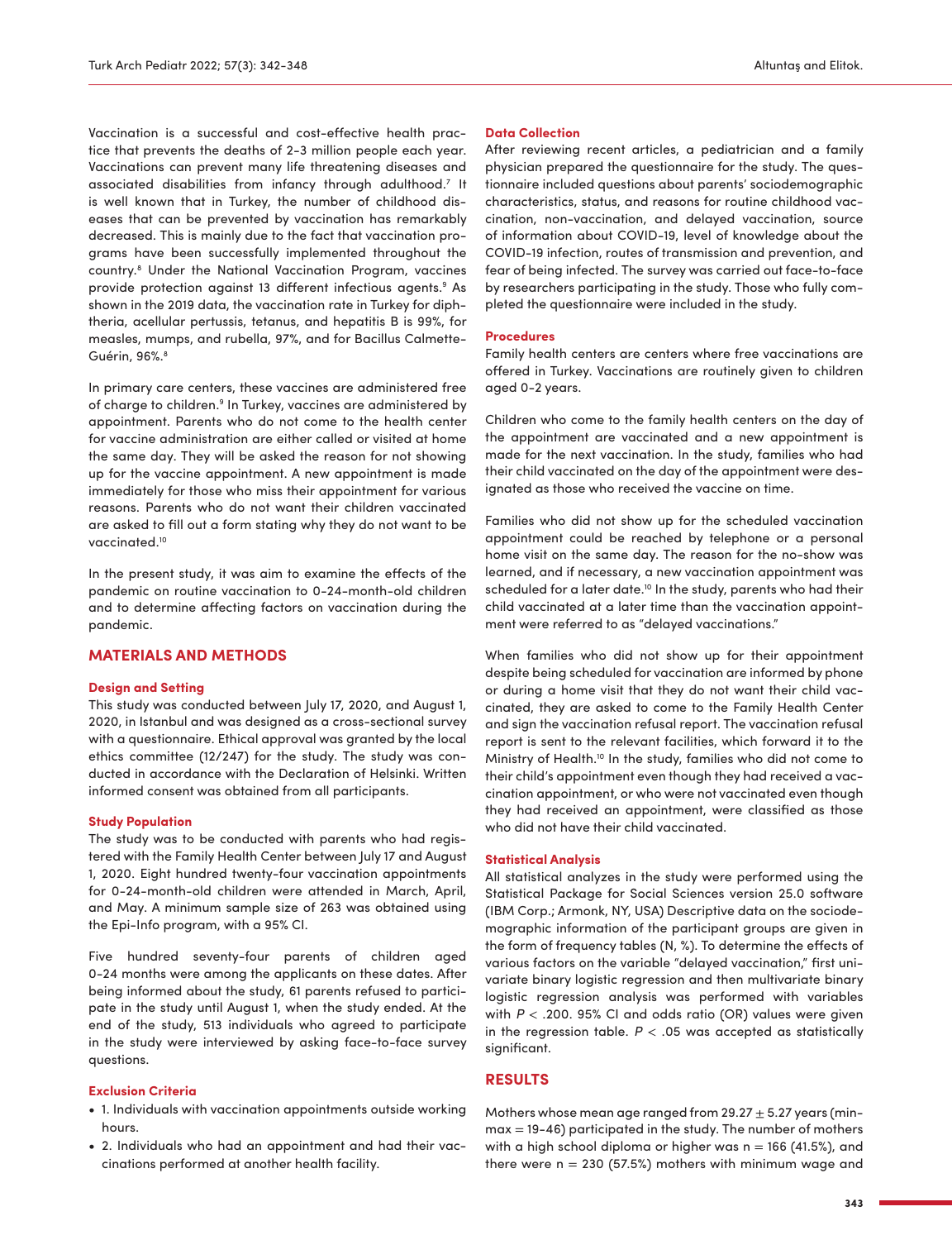| Table 1. Sociodemographic Data of the Participants ( $n = 513$ ) |                             |                          |                  |
|------------------------------------------------------------------|-----------------------------|--------------------------|------------------|
| <b>Demographic Variables</b>                                     |                             | N or $X_{mean}(Min-Max)$ | % or Mean + SD   |
| Maternal age                                                     |                             | 29.00 (19.00-46.00)      | $29.33 \pm 5.24$ |
| How old is the child?                                            |                             | $6.00(1.00 - 26.00)$     | $8.43 \pm 7.02$  |
| <b>Vaccination Month</b>                                         | March                       | 132                      | 25.7             |
|                                                                  | April                       | 191                      | 37.2             |
|                                                                  | May                         | 190                      | 37.0             |
| Where did you receive information about the                      | TV                          | 499                      | 97.3             |
| COVID-19 epidemic?                                               | Neighbor+friend             | 6                        | 1.2              |
|                                                                  | Doctor                      | 8                        | 1.5              |
| Is there a person who has had COVID-19 in your<br>environment?   | Yes                         | 123                      | 24.0             |
|                                                                  | No                          | 390                      | 76.0             |
| Anxiety-fear                                                     | Yes                         | 391                      | 76.2             |
|                                                                  | No                          | 122                      | 23.8             |
| Vaccination status                                               | Yes, I was vaccinated       | 425                      | 82.8             |
|                                                                  | I had a delayed vaccination | 68                       | 13.3             |
|                                                                  | No, I was not vaccinated    | 28                       | 3.9              |

higher income. The number of those who had 2 children was 167 (41.8%). The sociodemographic data of the participants are shown in Table 1.

Table 2 shows the distribution of vaccination status by month. In March, 89.4% ( $n = 118$ ) reported being vaccinated on time, 13.2% ( $n = 9$ ) reported having a delayed vaccination, and  $3.8\%$  (n = 5) reported not being vaccinated. In April, 74.9% ( $n = 143$ ) reported being vaccinated on time, 18.8% (n = 36) reported having a delayed vaccination, and 6.3% ( $n = 12$ ) reported not being vaccinated. In May, 86.3% (n = 164) reported being vaccinated on time, 12.1%  $(n = 23)$  reported having a delayed vaccination, and 1.6%  $(n = 3)$  reported not being vaccinated.

When examining vaccination status by age of children, the rate of children vaccinated on time at month 1 was 97.1%, the rate of children who had a delayed vaccination at month 24 was 19.7%, and the rate of unvaccinated children at month 18 was 19.7%. The distribution of vaccination status by age of children is given in Table 3.

When participants were asked about the reasons for vaccinating their children during the pandemic,  $43.9\%$  (n = 340) said that "childhood vaccines are vital and must be administered,"  $23.9%$  (n = 183) said they received a vaccination appointment and were informed that "vaccination services would continue as usual during this time,"  $22.7%$  (n = 176) said they were informed that "necessary precautions were taken" at the health center, 8.4% ( $n = 65$ ) said that "social media/television warnings from their favorite physicians not to delay childhood vaccinations" played a critical role in their decision, 0.9% ( $n = 7$ ) decided to vaccinate because "the pandemic was brought under control," and 0.4% ( $n = 3$ ) reported that they believed "coronavirus infection was exaggerated" ([Table 4\)](#page-3-0).

Parents' unwillingness to get vaccinated during the pandemic was due to "fear of COVID-19 infection" in 63.2% (n = 12), "

| Table 2. Distribution of Vaccination Status by Month |                 |                   |               |
|------------------------------------------------------|-----------------|-------------------|---------------|
| <b>Months</b>                                        |                 |                   |               |
| Were you vaccinated on time?                         | March, N $(\%)$ | April, $N$ $(\%)$ | May, N $(\%)$ |
| Yes, I was vaccinated                                | 118(89.4)       | 143 (74.9)        | 164 (86.3)    |
| I had a delayed vaccination                          | 9(13.2)         | 36(18.8)          | 23(12.1)      |
| No, I was not vaccinated                             | 5(3.8)          | 12(6.3)           | 3(1.6)        |

**Table 3.** Distribution of Vaccination Status by Age of Children

| <b>Vaccination Status</b>    |                              |                                    |                                 |
|------------------------------|------------------------------|------------------------------------|---------------------------------|
| Were you vaccinated on time? | Yes, I was vaccinated, N (%) | I had a delayed vaccination, N (%) | No, I was not vaccinated, N (%) |
| At month 1                   | 34(97.1)                     | 0(0.0)                             | 1(2.9)                          |
| At month 2                   | 78 (90.6)                    | 4(4.6)                             | 2(4.8)                          |
| At month 3                   | 20(90.9)                     | 1(4.5)                             | 1(4.5)                          |
| At month 4                   | 87 (87.8)                    | 9(9.1)                             | 3(3.1)                          |
| At month 6                   | 60 (79.9)                    | 14 (18.6)                          | 1(1.5)                          |
| At month 9                   | 11(64.7)                     | 5(29.4)                            | 1(5.9)                          |
| At month 12                  | 61(75.3)                     | 16 (19.7)                          | 4(5.0)                          |
| At month 18                  | 43 (75.4)                    | 8(14.1)                            | 6(10.5)                         |
| At month 24                  | 30(71.4)                     | 11(26.2)                           | 1(2.4)                          |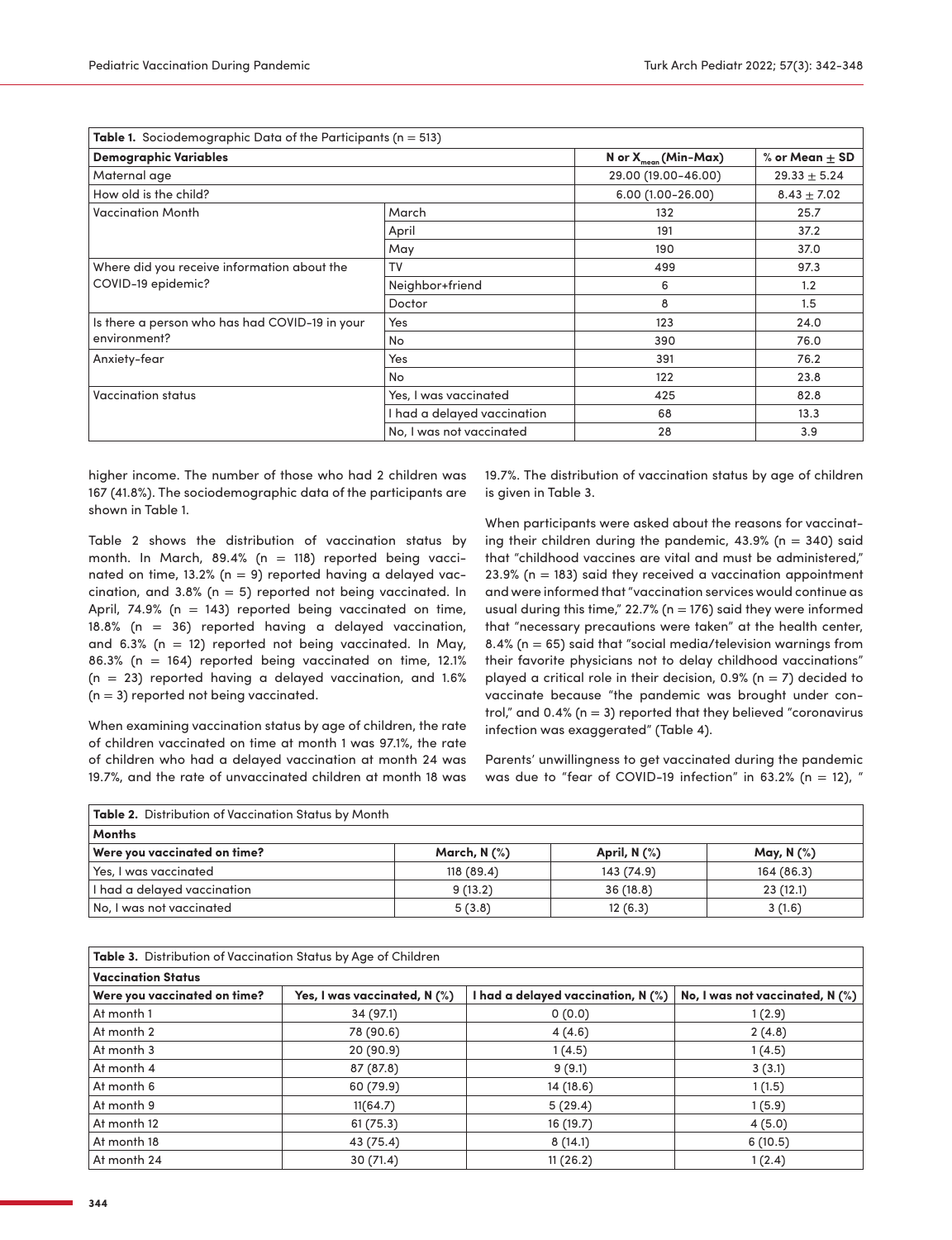<span id="page-3-0"></span>

| Table 4. Factors Affecting Routine Childhood Vaccination During the Pandemic                                        |                |               |
|---------------------------------------------------------------------------------------------------------------------|----------------|---------------|
| What factor(s) played a role in your decision to have your child vaccinated during the pandemic?                    | n              | $\frac{9}{6}$ |
| Pediatric vaccines are vital and must be administered                                                               | 340            | 43.9          |
| The health care worker made an appointment and informed us that vaccination services would continue as usual        | 183            | 23.6          |
| during this time.                                                                                                   |                |               |
| I was informed by the nurse/doctor that the necessary precautions were taken to prevent COVID-19 at the health      | 176            | 22.7          |
| center.                                                                                                             |                |               |
| Social media/television warnings from my favorite physician not to delay childhood vaccinations                     | 65             | 8.4           |
| The number of new cases has decreased and the pandemic is now under control. I believe that going to the health     | 7              | 0.9           |
| center for vaccination would not cause any problems.                                                                |                |               |
| COVID-19 is not such a big deal and I think the pandemic is exaggerated                                             | 3              | 0.4           |
| For what reasons did you delay vaccinating your child?                                                              |                |               |
| Because of the risk of contracting coronavirus, we decided to be vaccinated when the number of infected cases       | 46             | 67.6          |
| decreased.                                                                                                          |                |               |
| One of our family members was infected with COVID-19, and we were vaccinated when our isolation period ended        | 17             | 25            |
| Since my child was infected with COVID-19, we delayed the appointment date.                                         | 4              | 5.9           |
| I forgot about my appointment date.                                                                                 |                | 1.5           |
| What were your reasons for not having your child vaccinated?                                                        |                |               |
| Out of concern that my child or I would get infected during the pandemic at the health center, I decided not to get | 12             | 63.2          |
| vaccinated.                                                                                                         |                |               |
| We had a family member infected with COVID, so we were quarantined as the whole family.                             | 3              | 15.8          |
| I have concerns about the vaccines. Even if there was no pandemic, I would not have my child vaccinated.            | $\overline{2}$ | 10.5          |

being quarantined as the whole family" in 15.8% ( $n = 3$ ), and "reluctance to have children vaccinated " in 10.5% (n = 2) (Table 4).

In our study, the reasons given for delayed vaccination during this period were "67.6% ( $n = 46$ ) chose the time when cases tended to decline for fear of contracting coronavirus," "25%  $(n = 17)$  were quarantined as the whole family because a family member was infected with coronavirus," "5.9% ( $n = 4$ ) had child infected with coronavirus and delayed the appointment date," and "1. 5% ( $n = 1$ ) had forgotten their appointment date" (Table 4).

As a result of the univariate analysis in Table 5, the factors of anxiety-fear and having a person who has had COVID-19 in their environment were statistically significant (*P* < .05). The variables vaccination month, number of children, income status, education, maternal age, and where they had received information about the COVID-19 epidemic were not statistically significant, but these variables were included in the multivariate logistic regression model according to *P* < .200.

Looking at the multiple regression analysis results in [Table 6,](#page-4-0) we can see the regression equation and the significance levels of the variables. According to the model, the likelihood of having a delayed vaccination was 24.94 times higher among individuals with anxiety-fear (OR = 24.94, *P* = .02) than among individuals without anxiety-fear. Among those having a person who has had COVID-19 in their environment, the likelihood of having a delayed vaccination was 2.63 times higher (OR  $= 2.63$ , *P* = .001) than among those not having. Those vaccinated in April were 9.09 times more likely to have a delayed vaccination (OR  $= 9.09$ ,  $P = .046$ ) than those vaccinated in March. It was determined that only 20% of the factors determining delayed vaccination could be explained by the variables in the model (*R*[2](#page-5-1) = 0.20, −2 loglikelihood = 337.11).

## **DISCUSSION**

The present study showed that 3 out of 4 mothers had anxiety and fear of being infected with COVID-19 when their children were routinely vaccinated. On the other hand, we also found that parents tend to have their children vaccinated and that there was no significant decrease in vaccination rates. The 3 most common factors that affected vaccination during the pandemic were awareness of the importance of childhood vaccination, giving an appointment date and vaccination service continued, and being informed that the necessary precautions

| Table 5. Univariate Logistic Regression Analysis Results of Various Factors on Delayed Vaccination Status |                             |      |  |
|-----------------------------------------------------------------------------------------------------------|-----------------------------|------|--|
|                                                                                                           | I Had a Delayed Vaccination |      |  |
| <b>Variables</b>                                                                                          | OR (95% CI)                 | P    |  |
| Anxiety-fear                                                                                              | $0.03(0.00 - 0.27)$         | .001 |  |
| Is there a person who has had COVID-19 in your environment?                                               | $2.33(1.35 - 4.01)$         | .002 |  |
| Where did you receive information about the COVID-19 epidemic?                                            | $1.30(0.56 - 3.04)$         | .200 |  |
| <b>Vaccination Month</b>                                                                                  | $1.17(0.84 - 1.62)$         | .144 |  |
| Number of children                                                                                        | $1.09(0.78 - 1.52)$         | .111 |  |
| Income status                                                                                             | $0.85(0.57-1.25)$           | .126 |  |
| Education                                                                                                 | $0.86(0.57-1.28)$           | .151 |  |
| Maternal Age                                                                                              | $0.98(0.93 - 1.03)$         | .165 |  |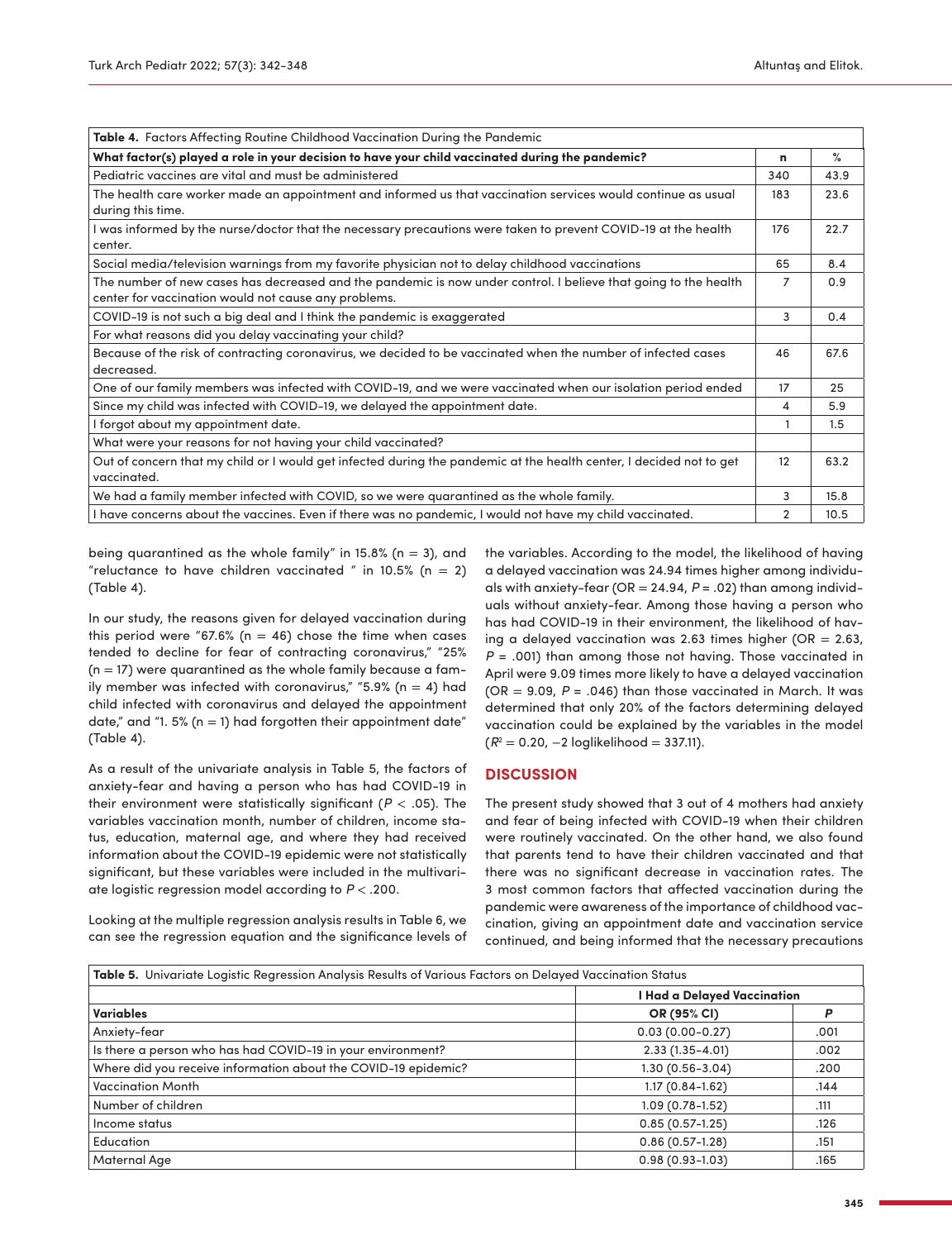<span id="page-4-0"></span>

| Variables<br>OR (95% CI)<br>P<br>24.94 (3.39-183.46)<br>Anxiety-fear (no)<br>.002<br>Is there a person who has had COVID-19 in your environment? (no)<br>$2.63(1.44 - 4.78)$<br>.001<br>Where did you receive information about the COVID-19 epidemic? (doctor)<br><b>TV</b><br>$0.27(0.46 - 1.66)$<br>.160<br>Neighbor-friend<br>$0(0-)$<br>1.000<br>Vaccination month (March)<br>April<br>$3.79(1.66 - 8.67)$<br>.002<br>May<br>$2.25(0.96 - 5.27)$<br>.061<br>Number of children (1 child)<br>Two children<br>$1.29(0.65 - 2.54)$<br>.459<br>Three children and above<br>$1.51(0.64 - 3.59)$<br>.342<br>Income status (below minimum wage)<br>Minimum wage<br>$0.44(0.16 - 1.21)$<br>.115<br>Minimum wage and above<br>$0.46(0.16 - 1.29)$<br>1.141<br><b>Education (literate)</b><br>Primary education<br>$1.32(0.47 - 3.68)$<br>.591<br>High school and above<br>$1.13(0.34 - 3.80)$<br>.834<br>$0.97(0.91-1.03)$<br>Maternal Age<br>.335 | I Had a Delayed Vaccination |  |
|------------------------------------------------------------------------------------------------------------------------------------------------------------------------------------------------------------------------------------------------------------------------------------------------------------------------------------------------------------------------------------------------------------------------------------------------------------------------------------------------------------------------------------------------------------------------------------------------------------------------------------------------------------------------------------------------------------------------------------------------------------------------------------------------------------------------------------------------------------------------------------------------------------------------------------------------|-----------------------------|--|
|                                                                                                                                                                                                                                                                                                                                                                                                                                                                                                                                                                                                                                                                                                                                                                                                                                                                                                                                                |                             |  |
|                                                                                                                                                                                                                                                                                                                                                                                                                                                                                                                                                                                                                                                                                                                                                                                                                                                                                                                                                |                             |  |
|                                                                                                                                                                                                                                                                                                                                                                                                                                                                                                                                                                                                                                                                                                                                                                                                                                                                                                                                                |                             |  |
|                                                                                                                                                                                                                                                                                                                                                                                                                                                                                                                                                                                                                                                                                                                                                                                                                                                                                                                                                |                             |  |
|                                                                                                                                                                                                                                                                                                                                                                                                                                                                                                                                                                                                                                                                                                                                                                                                                                                                                                                                                |                             |  |
|                                                                                                                                                                                                                                                                                                                                                                                                                                                                                                                                                                                                                                                                                                                                                                                                                                                                                                                                                |                             |  |
|                                                                                                                                                                                                                                                                                                                                                                                                                                                                                                                                                                                                                                                                                                                                                                                                                                                                                                                                                |                             |  |
|                                                                                                                                                                                                                                                                                                                                                                                                                                                                                                                                                                                                                                                                                                                                                                                                                                                                                                                                                |                             |  |
|                                                                                                                                                                                                                                                                                                                                                                                                                                                                                                                                                                                                                                                                                                                                                                                                                                                                                                                                                |                             |  |
|                                                                                                                                                                                                                                                                                                                                                                                                                                                                                                                                                                                                                                                                                                                                                                                                                                                                                                                                                |                             |  |
|                                                                                                                                                                                                                                                                                                                                                                                                                                                                                                                                                                                                                                                                                                                                                                                                                                                                                                                                                |                             |  |
|                                                                                                                                                                                                                                                                                                                                                                                                                                                                                                                                                                                                                                                                                                                                                                                                                                                                                                                                                |                             |  |
|                                                                                                                                                                                                                                                                                                                                                                                                                                                                                                                                                                                                                                                                                                                                                                                                                                                                                                                                                |                             |  |
|                                                                                                                                                                                                                                                                                                                                                                                                                                                                                                                                                                                                                                                                                                                                                                                                                                                                                                                                                |                             |  |
|                                                                                                                                                                                                                                                                                                                                                                                                                                                                                                                                                                                                                                                                                                                                                                                                                                                                                                                                                |                             |  |
|                                                                                                                                                                                                                                                                                                                                                                                                                                                                                                                                                                                                                                                                                                                                                                                                                                                                                                                                                |                             |  |
|                                                                                                                                                                                                                                                                                                                                                                                                                                                                                                                                                                                                                                                                                                                                                                                                                                                                                                                                                |                             |  |
|                                                                                                                                                                                                                                                                                                                                                                                                                                                                                                                                                                                                                                                                                                                                                                                                                                                                                                                                                |                             |  |
|                                                                                                                                                                                                                                                                                                                                                                                                                                                                                                                                                                                                                                                                                                                                                                                                                                                                                                                                                |                             |  |

were taken at the health center. It was determined that the 2 most common reasons for delaying vaccination or not vaccinating during the pandemic were fear of COVID-19 infection and being quarantined for the whole family.

Routine childhood vaccination was reported to be the most adversely affected, especially during the initial phase of the pandemic.[3](#page-5-2) In the United States, a 21.5% decrease in measles vaccinations was noted from January 2020 to April 2020 compared with 2019.<sup>11</sup> A similar decline in MMR vaccinations was noted in England during the first 3 weeks of the lockdown.[12](#page-5-11) Declining vaccination rates were also observed during the pandemic in Pakistan, Senegal, Indonesia, Vietnam, and many other countries.<sup>3[,13](#page-5-12)</sup> A study from Saudi Arabia reported that during the first 3 months of the pandemic, the delay in routine vaccination by more than 1 month was approximately 24%[.14](#page-5-13) Declining vaccination rates and delayed vaccination are important. In particular, for diseases such as measles, mumps, and pertussis, it is imperative that vaccination rates reach 90-95% to achieve herd immunity[.3](#page-5-2) Vaccination rates below this threshold may not provide adequate protection against pandemic diseases.

This study found that parental awareness of the "vitality and importance of childhood vaccines" was the most common factor influencing vaccination during the pandemic. Nearly half of the parents who had their children vaccinated stated that "childhood vaccines are vital and must be administered." In addition, 1 in 10 mothers indicated that "warnings from favorite physicians on social media or television not to delay childhood vaccinations" influenced their decision to vaccinate. Parents' level of knowledge about vaccines, their agreement with the vital need and benefits of vaccination, and their positive attitudes toward vaccines determined their attitudes toward vaccination during nonpandemic periods.[15](#page-5-14)[-17](#page-6-0)

Because of the pandemic, mass vaccination campaigns were postponed in many countries to prevent the transmission of COVID-19 and routine vaccinations were interrupted by problems with access and providers[.3,](#page-5-2)[18](#page-6-1) A study involving 48 people from 18 countries found that lack of access to services was a major factor in declining vaccination rates[.18](#page-6-1) The results of our study were consistent with the above study. Influencing parents' willingness to vaccinate by offering them vaccination appointments and informing them that vaccination services would continue as usual during the pandemic proved effective.

There has been little research on routine vaccination during the pandemic. It has been reported that during this time, parents' "fear of COVID-19 infection" and "concern about contagion" were critical factors in the decline in vaccination rates.[18](#page-6-1) Similarly, our study concluded that the most influential factor for not vaccinating or delaying vaccination during the pandemic was "fear of COVID-19 infection." During this study's 3-month period, rates of unvaccinated children and vaccination delay peaked in April. It is noteworthy that the highest percentage of participants who reported "fear of COVID-19 infection" occurred during the April vaccination service.

Nevertheless, it is important to remember that complete and uninterrupted vaccination is critical for infectious disease prevention.<sup>3</sup> Because of the decline in vaccination rates during the pandemic, the World Health Organization, Centers for Dısease Control and Preventıon, and related organizations have made suggestions for safe continuation of vaccination (e.g., scheduling appointments for vaccination, social distancing in the waiting room, parents wearing the mask, attention to hygiene, only 1 parent should go to the clinic with the child).<sup>[19](#page-6-2),20</sup> Following these recommendations in health centers would not only prevent the spread of COVID-19 but also increase parents' confidence in the lower risk of infection during vaccination. In the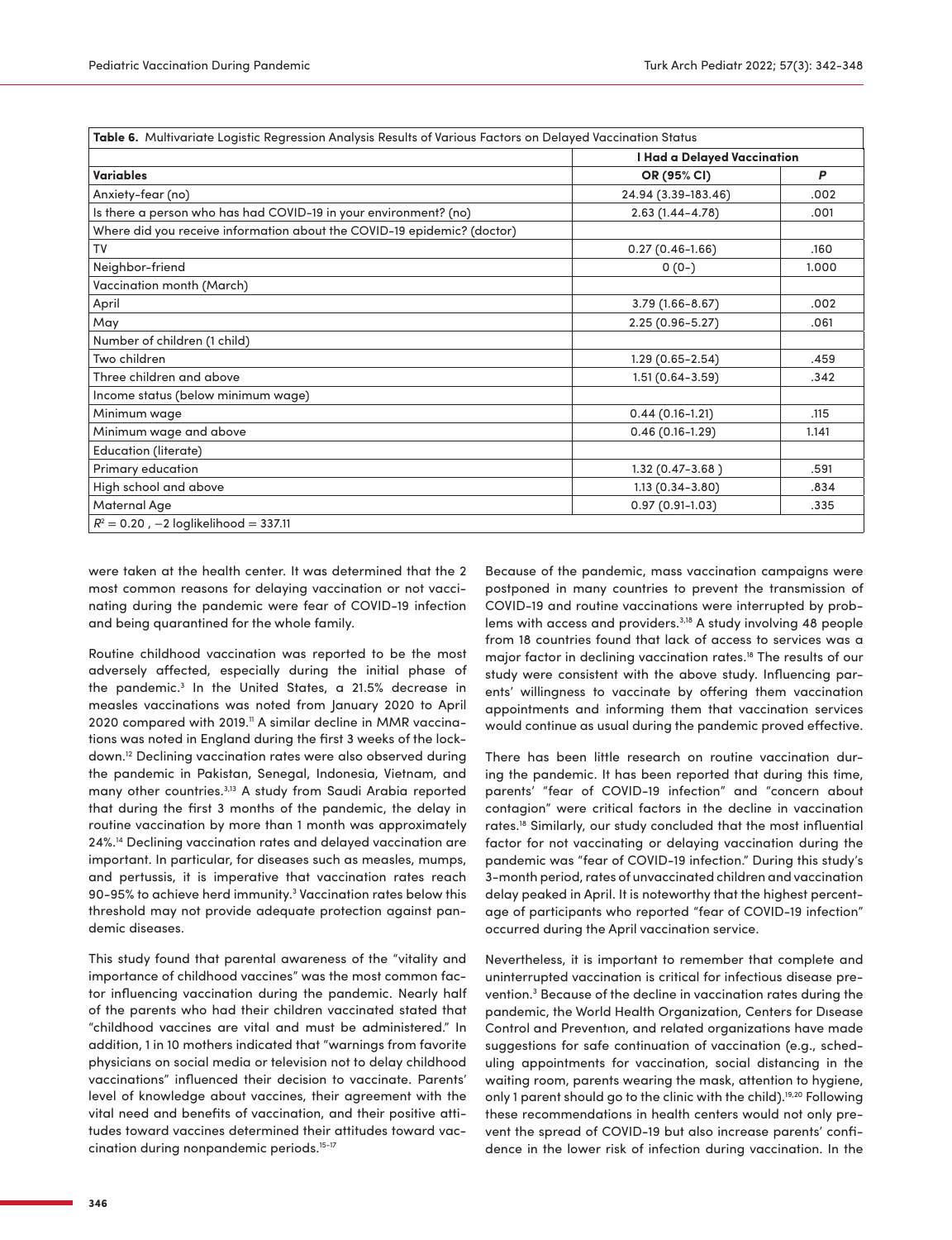present study, it was also found that informing participants that "the necessary precautions to minimize the spread of infection have already been taken" was another effective factor in vaccination rates.

It is suggested that persons suspected of COVID-19 infection or infected persons and close contacts of infected persons should postpone their vaccination appointment date until the end of their isolation period.<sup>[20](#page-6-3)</sup> In our study, the second reason for nonvaccination and vaccination delay was that the child or the child's family was in quarantine. Therefore, it is important that health care workers reschedule for these children after the end of the isolation period to ensure continuity of vaccination service. Previous studies have shown that good communication between physicians and health care workers with the individuals to be vaccinated and their parents, as well as building trust, is one of the most effective ways to eliminate hesitation to vaccinate.<sup>21</sup>

There are only a limited number of studies on routine childhood vaccination during the pandemic, and there has not yet been a single study examining parents' attitudes toward routine childhood vaccination during the pandemic. The unique feature of this study is that parents were personally interviewed during this period to analyze parental attitudes. However, the limitations of this study are the insufficient number of participants and the fact that the study is based on data from only1 center. The results of this single study are not representative of vaccination hesitancy or refusal and cannot be extrapolated to the entire population. In the pre-pandemic period, other limitations of the study are that the rates and reasons of families vaccinating or not vaccinating their children and the rates and reasons for delaying vaccination are not known and were not included.

## **CONCLUSION**

In the present study, we demonstrated that the vast majority of parents had "fear of getting COVID-19 infection" during the vaccination period. Nevertheless, we detected that parents tended to have their children vaccinated. It was determined that the 3 most common factors that influenced parents' vaccination decision were awareness of the importance of childhood vaccination, the fact that they received an appointment and the vaccination service was performed as usual, and the fact that they were informed that the necessary precautions were taken at the health center. It was found that fear of COVID-19 and of being quarantined because of a family member infected with coronavirus were influential factors in not being vaccinated or delaying routine vaccination during the pandemic.

The present study results suggest that health care providers should inform parents that vaccination during the pandemic is vital and that, as always, vaccination must be timely. In addition, during a pandemic, maintaining vaccination service appointments, informing parents by telephone that the necessary precautions to minimize the spread of infection have already been taken, and reassuring parents could prevent a decline in vaccination rates during this time.

**Ethics Committee Approval:** This study was approved by the Ethics Committee of Bezmiâlem University (Approval Number: 12/247).

**Informed Consent:** Written informed consent was obtained from all participants who participated in this study.

**Peer-review:** Externally peer-reviewed.

**Author Contributions:** Concept – S.B.A., G.K.E.; Design – S.B.A., G.K.E.; Supervision – S.B.A., G.K.E.; Materials – S.B.A.; Data Collection and/or Processing – S.B.A., G.K.E.; Analysis and/or Interpretation – S.B.A., G.K.E.; Literature Review – S.B.A., G.K.E.; Writing – S.B.A., G.K.E.; Critical Review – S.B.A.

**Declaration of Interests:** The authors have no conflict of interest to declare.

**Funding:** The authors declared that this study has received no financial support.

#### **REFERENCES**

- <span id="page-5-0"></span>1. World Health Organization. Coronavirus disease (COVID-19) dashboard [internet]. Available at: [https://covid19.who.int.](https://covid19.who.int) Accessed 2020 Dec 4
- <span id="page-5-1"></span>2. Viner RM, Russell SJ, Croker H, et al. School closure and management practices during coronavirus outbreaks including COVID-19: a rapid systematic review. *Lancet Child Adolesc Health*. 2020;4(5):397-404. [\[CrossRef\]](https://doi.org/10.1016/S2352-4642(20)30095-X)
- <span id="page-5-2"></span>3. Dinleyici EC, Borrow R, Safadi MAP, van Damme P, Munoz FM. Vaccines and routine immunization strategies during the COVID-19 pandemic. *Hum Vaccin Immunother*. 2020;00(00):1-8. [\[CrossRef\]](https://doi.org/10.1080/21645515.2020.1804776)
- <span id="page-5-3"></span>4. Demirbilek Y, Pehlivantürk G, Özgüler ZÖ, Meşe EALP. Covid-19 outbreak control, example of ministry of health of turkey. *Turk J Med Sci*. 2020;50(SI-1):489-494.
- <span id="page-5-4"></span>5. Cakir B. COVID-19 in turkey: lessons learned. *J Epidemiol Glob Health*. 2020;10(2):115-117. [\[CrossRef\]](https://doi.org/10.2991/jegh.k.200520.001)
- <span id="page-5-5"></span>6. Nelson R. COVID-19 disrupts vaccine delivery. *Lancet Infect Dis*. 2020;20(5):546. [\[CrossRef\]](https://doi.org/10.1016/S1473-3099(20)30304-2)
- <span id="page-5-6"></span>7. National Foundation for Infectious Diseases. *Call to Action: Adult Vaccination Saves Lives*; Bethesda/MD 2012:1-6.
- <span id="page-5-7"></span>8. Sağlık İstatistikleri Yıllığı 2019 Haber Bülteni [internet]; 2019. Available at: [https://dosyamerkez.saglik.gov.tr/Eklenti/39024,haber-b](https://dosyamerkez.saglik.gov.tr/Eklenti/39024,haber-bulteni-2019pdf.pdf?0) [ulteni-2019pdf.pdf?0.](https://dosyamerkez.saglik.gov.tr/Eklenti/39024,haber-bulteni-2019pdf.pdf?0) Accessed 2020 Dec 2.
- <span id="page-5-8"></span>9. Aşılama hizmetleri [internet]. Available at: [https://hsgm.saglik.](https://hsgm.saglik.gov.tr/tr/haberler/asilama-takviminde-degisiklik-yapildi.html) [gov.tr/tr/haberler/asilama-takviminde-degisiklik-yapildi.html.](https://hsgm.saglik.gov.tr/tr/haberler/asilama-takviminde-degisiklik-yapildi.html) Accessed 2020 Dec 2.
- <span id="page-5-9"></span>10. Özceylan G, Toprak D, Esen ES. Vaccine rejection and hesitation in Turkey. *Hum Vaccin Immunother*. 2020;16(5):1034-1039. **[\[CrossRef\]](https://doi.org/10.1080/21645515.2020.1717182)**
- <span id="page-5-10"></span>11. Bramer CA, Kimmins LM, Swanson R, et al. Decline in child vaccination coverage during the COVID-19 pandemic—Michigan Care Improvement Registry, May 2016-May 2020. *Am J Transplant*. 2020;20(7):1930-1931. [\[CrossRef\]](https://doi.org/10.1111/ajt.16112)
- <span id="page-5-11"></span>12. McDonald HI, Tessier E, White JM, et al. Early impact of the coronavirus disease (COVID-19) pandemic and physical distancing measures on routine childhood vaccinations in England, January to April 2020. *Euro Surveill*. 2020;25(19):1-6. [\[CrossRef\]](https://doi.org/10.2807/1560-7917.ES.2020.25.19.2000848)
- <span id="page-5-12"></span>13. Chandir S, Siddiqi DA, Mehmood M, et al. Impact of COVID-19 pandemic response on uptake of routine immunizations in Sindh, Pakistan: an analysis of provincial electronic immunization registry data. *Vaccine*. 2020;38(45):7146-7155. [\[CrossRef\]](https://doi.org/10.1016/j.vaccine.2020.08.019)
- <span id="page-5-13"></span>14. Alsuhaibani MAA, Alaqeel A. Impact of the COVID-19 pandemic on routine childhood immunization in Saudi Arabia. *Vaccines*. 2020;8(4):1-10. [\[CrossRef\]](https://doi.org/10.3390/vaccines8040581)
- <span id="page-5-14"></span>15. Shono A, Kondo M. Factors that affect voluntary vaccination of children in Japan. *Vaccine*. 2015;33(11):1406-1411. [\[CrossRef\]](https://doi.org/10.1016/j.vaccine.2014.12.014)
- 16. Smith LE, Amlôt R, Weinman J, Yiend J, Rubin GJ. A systematic review of factors affecting vaccine uptake in young children. *Vaccine*. 2017;35(45):6059-6069. [\[CrossRef\]](https://doi.org/10.1016/j.vaccine.2017.09.046)